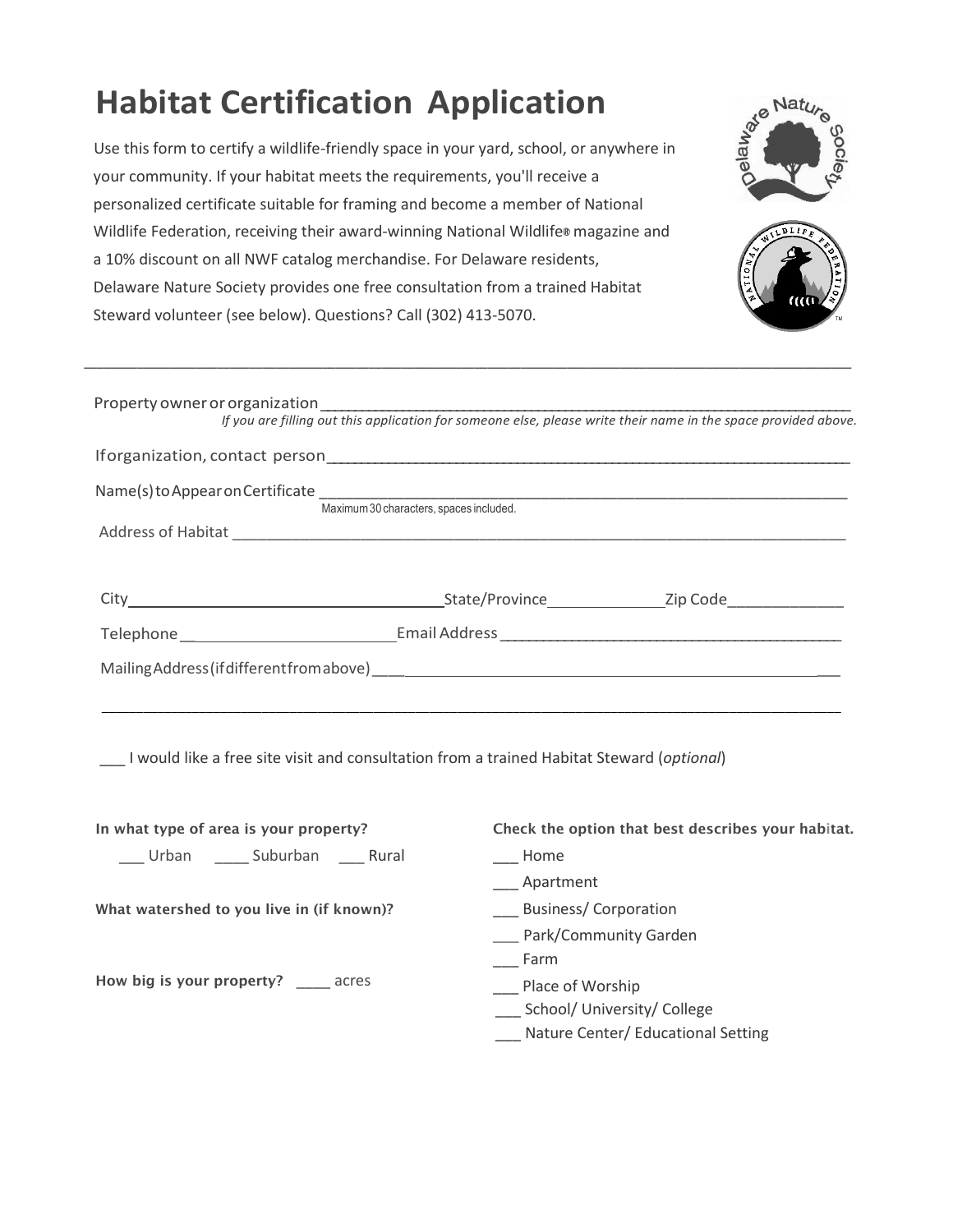**FOODSOURCES:** Plants provide the basic foods for wildlife. Feeders can be used as a supplemental source of food. Remember that some creatures will become food for others in a balanced habitat. Encourage a natural diversity of wildlife in your yard to ensure a healthy ecosystem. How do you provide food for wildlife? **(Minimum requirement: 3)**

| <b>Plant Foods:</b> Seeds Nuts Pollen |                          |                       |
|---------------------------------------|--------------------------|-----------------------|
|                                       |                          | Berries Fruits Nectar |
|                                       | __ Sap ___ Foliage/Twigs |                       |
|                                       |                          |                       |

| Supplemental | Seed        | Suet      |
|--------------|-------------|-----------|
| Feeders:     | Squirrel    | Butterfly |
|              | Hummingbird |           |

**PLACESFORCOVER:** Wildlife need shelter from bad weather and hiding places-for both predators and prey. How do you provide cover for wildlife? **(Minimum requirement: 2)**

| Wooded Area          | Dense Shurbs/Thicket |
|----------------------|----------------------|
| <b>Bramble Patch</b> | Evergreens           |
| Rock Pile/Wall       | Burrow               |
| Cave                 | Meadow/Prairie       |
| Roosting Box         | Water Garden/Pond    |

**WATER SOURCES:** Wildlife need a clean water sourcefordrinkingandbathing. Howdo youprovide water for wildlife? **(Minimum requirement: 1)**

- \_\_ Birdbath \_\_ Water Garden/Pond
- \_\_ Spring \_\_ Butterfly Puddling Area
- Lake **Rain Garden**
- \_\_ Ocean \_\_ Stream/River
- \_\_ Seasonal Pool \_\_ Shallow Dish

**PLACES TO RAISE YOUNG:** In order to provide complete habitat. you must provide places for wildlife to engage in courtship behavior and to mate, and then to bear and raise their young. How do you pro- vide places to raise young for wildlife? **(Minimum requirement: 2)**

- \_Mature Trees \_\_ Dead Trees/Snags
- Meadow/Prairie Dense Shrubs/Thicket
- \_\_ Nesting Box \_\_\_\_ Water Garden/Pond
- \_\_ Wetland \_\_ Burrow
- \_\_ Host Plants \_\_ Cave for Caterpillars

**To apply, please send:** □ Completedapplication(incl. SustainableGardeningChecklist)-REQUIRED

□ \$20 non-refundable application fee **payable to NWF** -REQUIRED

□ \$10 check or money order **payable to Delaware Nature Society** for each requested Certified Wildlife Habitat **Sign (12" x 9")** – OPTIONAL

□ \$10 check or money order **payable to Delaware Nature Society** for each requested Certified Wildlife Habitat **Flag (18" x 12")** - OPTIONAL

DELAWARE NATURE SOCIETY

ATTN:Kerry Wilson

Kerry.Wilson@delawarenaturesociety.org

P.O. Box 700, Hockessin, DE19707



Allow 4-6 weeks for processing. Please keep a copy of this application for your records.

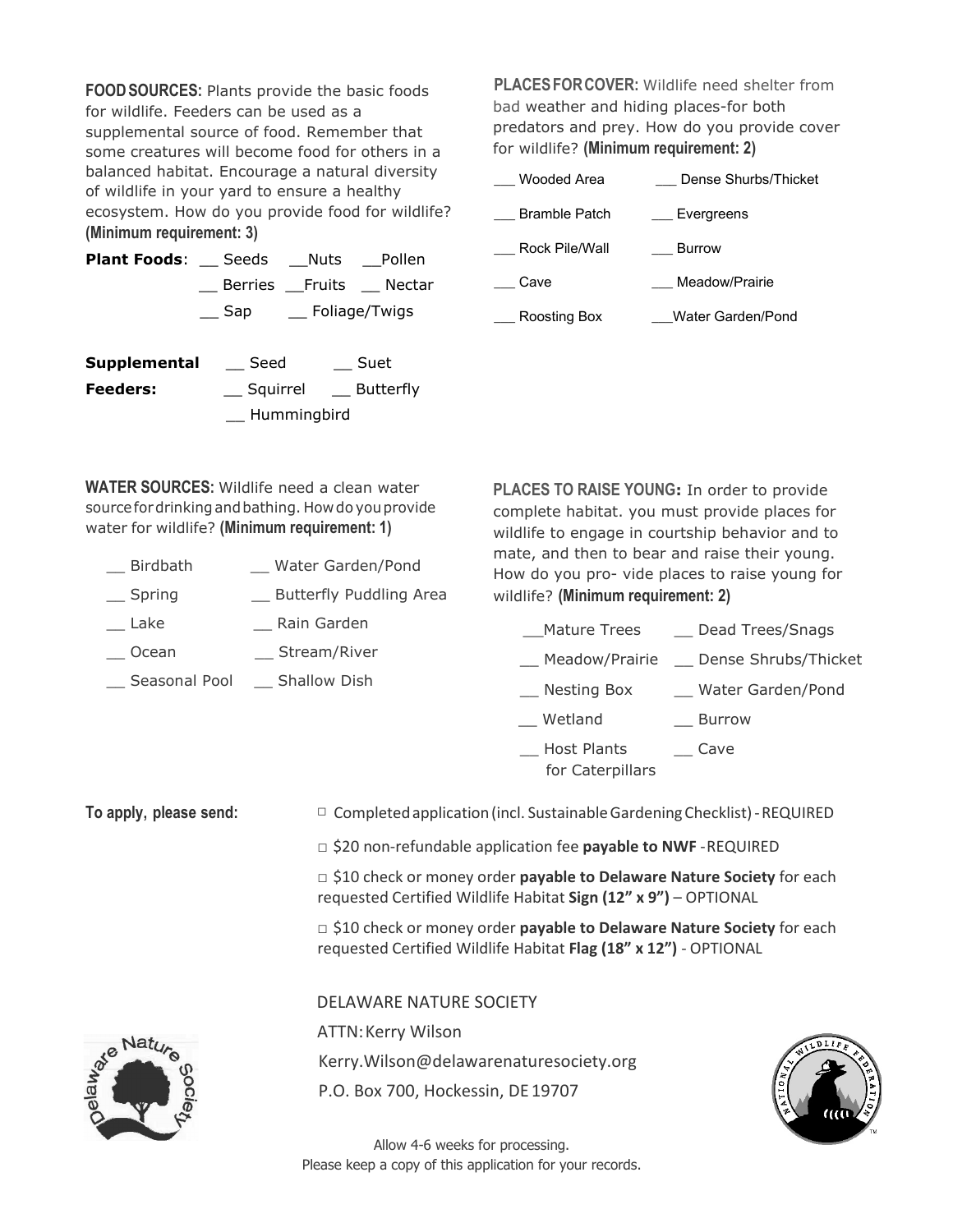## **SUSTAINABLE GARDENING CHECKLIST**

Please complete and return with your Habitat Certification Application



Sustainable gardening practices are an important part of your home landscape. There are many ways to promote healthy soil and water quality while providing habitats for wildlife on your property. Certified properties are asked to implement a **minimum of 8 conservation techniques** throughout any of the following categories. Check  $(\checkmark)$  the practices that you implement.

## **Water Quality & Conservation**

- \_\_\_ Use a rain barrel with a mosquito-proof cover to capture roof runoff
- \_\_\_ Maintain a rain garden
- \_\_\_ Water your lawn or garden areas only during the early morning or evening hours without excessive watering that leads to unnecessary runoff
- \_\_\_ Allow vegetatedbuffers of at least 10 feet around natural waterfeatures including ponds, streams and wetlands
- \_\_\_ Directroof downspouts away fromimpervious surfacesonto lawn, garden, gravel areas orrockbeds
- \_\_\_ Limit paved surfaces to favor more porous options such as wooden decks and gravel paths
- Wash your car away from paved surfaces so that soap does not flow directly into the sewer, wash your car with low phosphorous soaps, use a professional car wash where they recycle the water, or never wash your car
- \_\_\_ Never apply chemicals within 15 feet of a waterway \_\_\_ Other- explain \_\_\_\_\_\_\_\_\_\_\_\_\_\_\_\_\_\_\_\_\_\_\_\_\_\_\_\_\_\_\_\_\_\_\_\_\_\_\_\_\_\_\_\_\_\_\_\_\_\_\_\_\_\_\_\_\_\_\_\_\_\_\_\_\_\_\_\_\_\_\_\_\_\_\_
	-

## **Fertilizer**

- \_ Conduct <sup>a</sup> soil test (every <sup>3</sup> years for lawns) to see how much if any fertilizeris needed. (The University of Delaware Cooperative Extension can provide this service at a nominal cost)
- \_\_\_ Never apply more than the recommended amount of fertilizer according to label directions orresults of soil test
- \_\_\_ Create and/or use compost
- \_\_\_ Use only organic fertilizers such as:
	- Nitrogen (N) grass clippings, compost, blood meal, cotton seed meal, fish emulsion Phosphorous (P) - compost, bone meal, Potassium (K) - compost, aged manure, fire wood ash, green sand, seaweed
	- Minerals (magnesium, zinc, iron, sulfur) kelp meal
- \_\_\_ Reduce nutrients and bacteria by removing pet waste from your yard
- \_\_\_ Keep fertilizer, grass clippings, leaves and otherdebris offof pavedsurfacesincludingwalks, driveways, streets & stormdrains \_\_\_ Other- explain \_\_\_\_\_\_\_\_\_\_\_\_\_\_\_\_\_\_\_\_\_\_\_\_\_\_\_\_\_\_\_\_\_\_\_\_\_\_\_\_\_\_\_\_\_\_\_\_\_\_\_\_\_\_\_\_\_\_\_\_\_\_\_\_\_\_\_\_\_\_\_\_\_\_\_
	-

## **Lawns**

- \_ Only fertilize in fall
- \_\_\_ Never remove grass clippings
- Allow clover to grow in your lawn
- \_\_\_ Usecontrolled-release, slow-releasing(coatedfertilizer)orinsolubleorganicsources of nitrogen (bloodmeal, compost)
- \_\_\_ Use a Livable Lawn landscaper or took the Liveable Lawns Pledge *(www.delawarelivablelawns.org)*